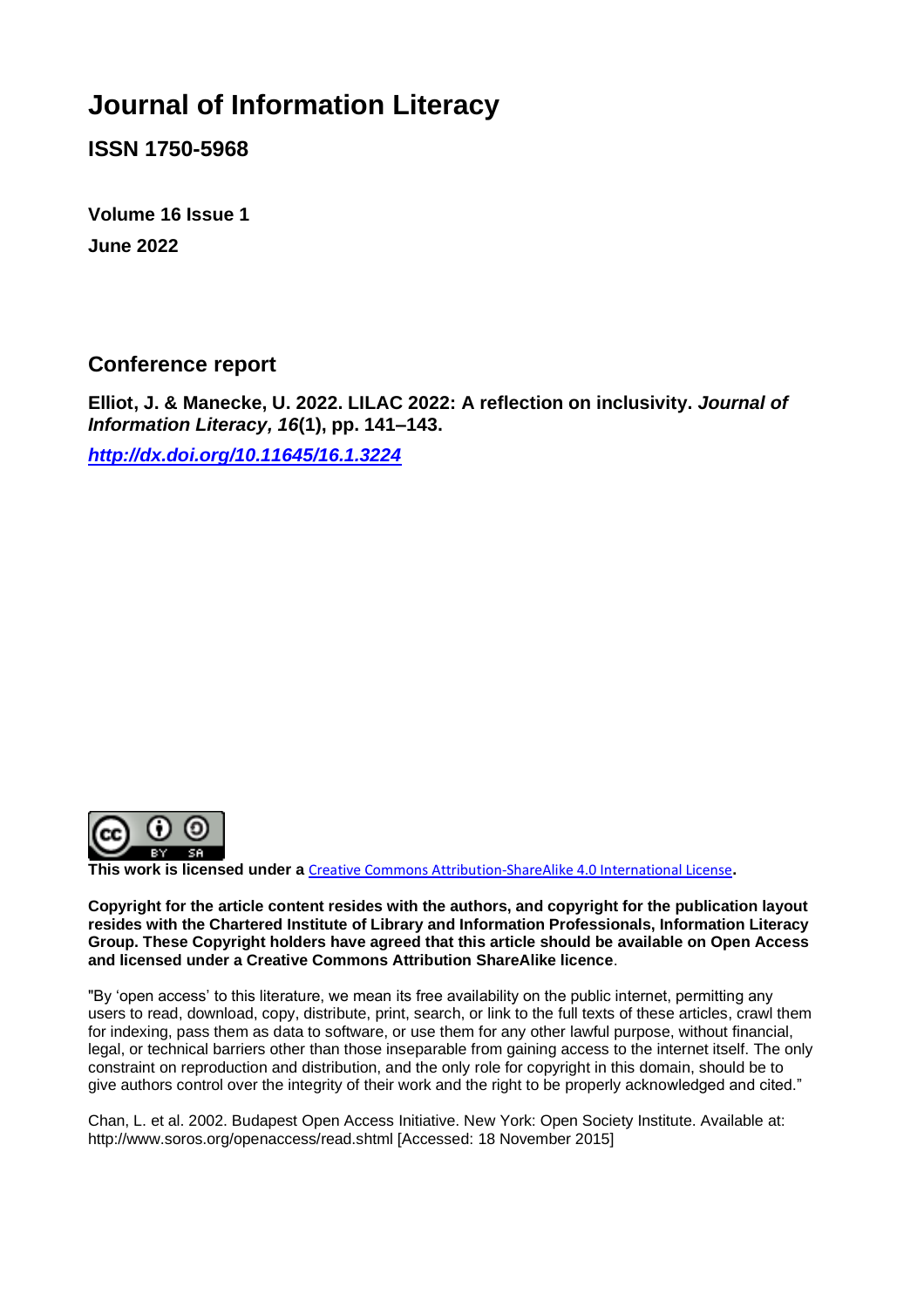## **LILAC 2022: A reflection on inclusivity**

**Jo Elliot, Learning and Teaching Librarian, The Open University. Email: [joanne.elliot@open.ac.uk.](mailto:joanne.elliot@open.ac.uk)**

## **Ute Manecke, Learning and Teaching Librarian, The Open University. Email: [ute.manecke@open.ac.uk.](mailto:ute.manecke@open.ac.uk) Twitter: [@UteManecke.](https://twitter.com/utemanecke)**

Inclusion was a central theme at this year's LILAC conference, held at Manchester Metropolitan University, 11–13 April 2022. Perhaps it was the forced isolation of the past few years, the rich and packed LILAC programme or the wonderful buzz of the host city that made this year's in person conference particularly exciting.

In her informal welcoming address Jane Secker sensitively recognised that our collective in person gathering, though undoubtedly stimulating, might prove challenging after our enforced physical isolation. She invited us to be kind to ourselves and others. LILAC committee members were visible and available throughout the conference and were always happy to help with directions and other conference-related enquiries. They provided a welcome friendly presence.

Session content frequently focused on inclusion. Highlights for us were the keynote speeches from Marilyn Clarke and Emily Drabinski. Both speeches addressed urgent challenges and power imbalances at play within our libraries and educational institutions. Clarke highlighted the lack of diversity evident in the library profession (the CILIP ARA workforce survey (2015) revealed that 96.7% of the UK workforce identify as white), and apparent in the ethnic make-up of the LILAC audience. Clarke, who did not have a black tutor until she reached higher education, gave a moving personal account of how this lack of representation has affected her. Drabinski approached the issue by revealing libraries as structures of power. Power is at play in how we organise our information, in the language that we use to describe it. It influences our relationships at work, and how we design and manage our spaces. She highlighted the power structures inherent in classification systems which might for example separate information on transgender issues from information on gender studies or prioritise a colonial version of history over that told by indigenous people.

The need for change is clear and, as both speeches recognised, when we work together, we have the power to make that change. Clarke asked us to challenge historical biases and create reading lists that reflect students from all backgrounds. In recent years a number of critical titles have been published on race and colonial legacies and many institutions have begun reviewing their collections. Clarke referenced initiatives such as [The Black Curriculum](https://theblackcurriculum.com/) (2021), which seeks to address the lack of Black British history in UK education and the ['Liberate our library'](https://www.gold.ac.uk/library/about/liberate-our-library/) strategy at Goldsmiths University which works with students to decolonise the curriculum and diversify reading lists (Goldsmiths University of London, 2022). Drabinski mentioned the campaign led by students at Dartmouth College to change Library of Congress subject headings such as 'illegal alien' and the work done by the Xwi7xwa Library at the University of British Columbia to organise its collection according to 'indigenous ways of knowing'. These initiatives show that library staff can make a meaningful difference. In this context, Drabinski's call to teach students critical information literacy (IL) to help them negotiate the structures of power and understand their own role as knowledge creators makes a lot of sense.

This theme of inclusivity was also evident in many of the parallel sessions. Maria King gave an excellent presentation on how teaching practices can be made more inclusive for neurodivergent learners. Her presentation powerfully combined practical tips with her personal insight as a self-styled 'neurodivergent librarian'. She spoke about the need for proactive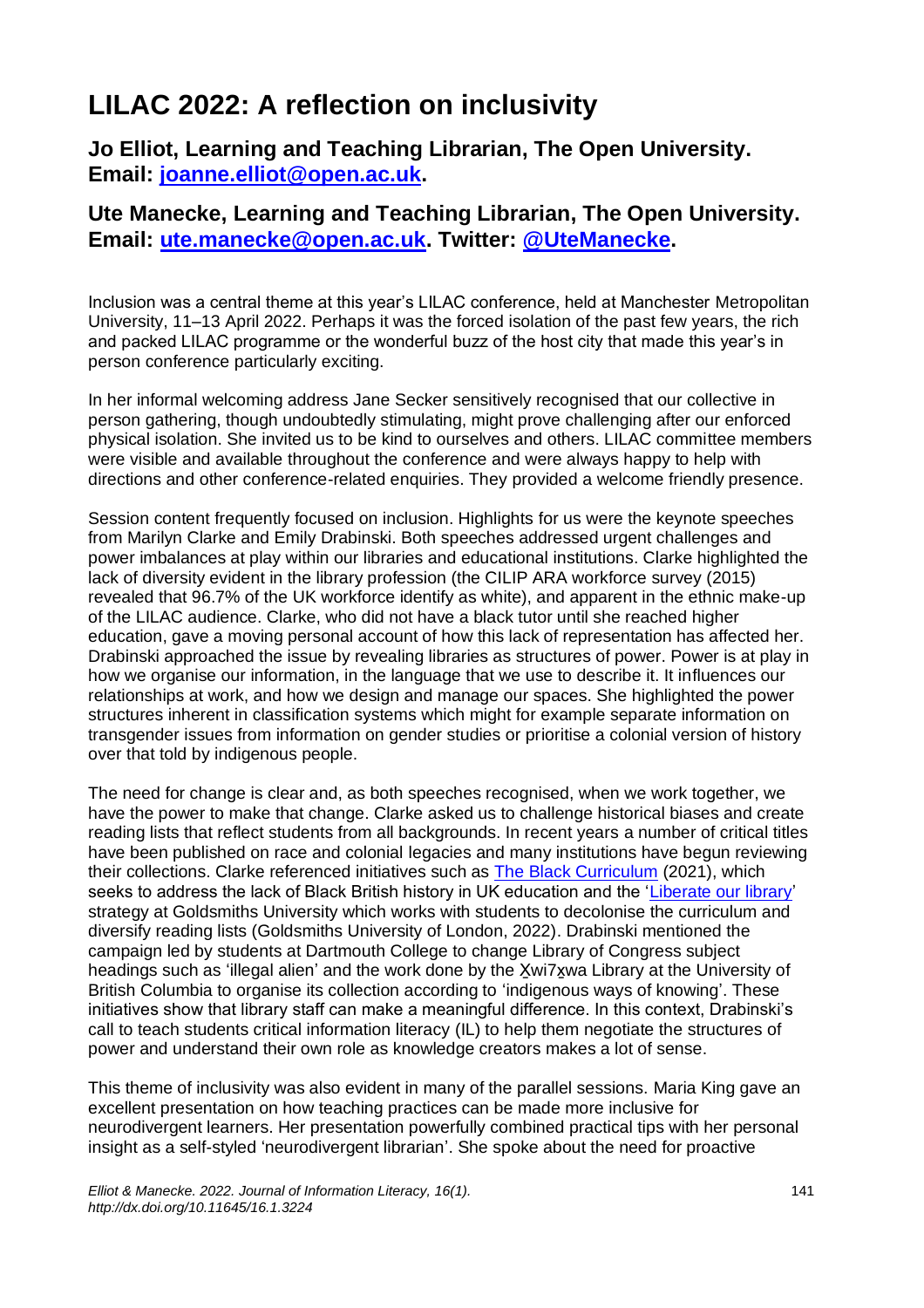support, through the adoption of universal design, making documents and the web more accessible and sending out slides in advance. In addition, individualised support needs must be considered so that adaptations can be made flexibly and in a personalised way. Her advice to highlight key information repeatedly (both visually and verbally) is a takeaway we will immediately use and one that will benefit all learners.

Many speakers, such as Andrew Walsh, emphasised a pedagogical move away from didactic approaches towards those that show more nuance and a greater focus on the learner and their context. This change of approach is inclusive, compassionate, anti-oppressive and empowering. Billie Coxhead and Julia Flood from the University of the Arts London, for example, delivered an inspirational 'Critical Sustainability Research Workshop'. Their innovative object-based learning approach started by providing students with tangible pieces of material as an impetus to research. This approach was engaging and offered an interesting new way of teaching IL skills. Similarly community-building was another facet of inclusion mentioned at the conference: Michael Courtney showcased this in an undergraduate Education course where students spend time in Rwanda to develop critical global citizenship. He argued that community-based learning should integrate the development of cultural humility, the active search for global citizenship, continuous and diverse forms of reflective practice and pay attention to power, privilege, and positionality. Assignments, activities and course readings are carefully designed to enable a cross-cultural perspective. Lorna Dawes and Toni Anoya's presentation looked at how a post-Covid, hybrid teaching and learning approach has the potential to develop more flexible instruction that supports community, enquiry and active learning. It is inclusive by allowing students to choose whether they want to attend classes in person or online and it is also defined by its intentional use of technology.

Most of the parallel sessions recognised the importance of considering accessibility and inclusivity in our IL work. Practical tips included:

- Communicate in various formats (video, audio, text) and build flexibility into activities.
- Always provide slides in advance.
- Break activities into smaller tasks.
- Highlight important information visually and verbally ("This is a really key point") and repeat key information more than once.
- Add in regular breaks.

A Panel conversation with the editors of *Communications in Information Literacy (CIL)* and the *Journal of Information Literacy (JIL)* centred on how inclusion and equity can be prioritised in IL Scholarship. They discussed current issues with the content of the large journals databases whose inclusion criteria excludes many high-quality independent journals. If journals are not in the databases, they are not being read. They also looked at their own publishing practices and identified opportunities to improve their own inclusivity. Changes included the use of inclusive language by authors and editors, representation of board members from different continents, more accessible data, and an open peer review system.

The IL Forum took a different angle on inclusion by discussing to what extent other disciplines considered IL. The resulting picture is a mixed one and depends on the discipline. It shows a very limited, skills-based understanding of IL and the Forum recommended librarians to publish outside their field, to explore the literature in professional areas, to continue to work with professional bodies so that IL appears in professional literature and to continue collaborating with teaching faculty. Further advice is to explore how IL has been utilised in areas outside higher education and to use peer review to highlight connections. Librarians are encouraged to co-author papers with academics in this context to make IL an integral component in other disciplines.